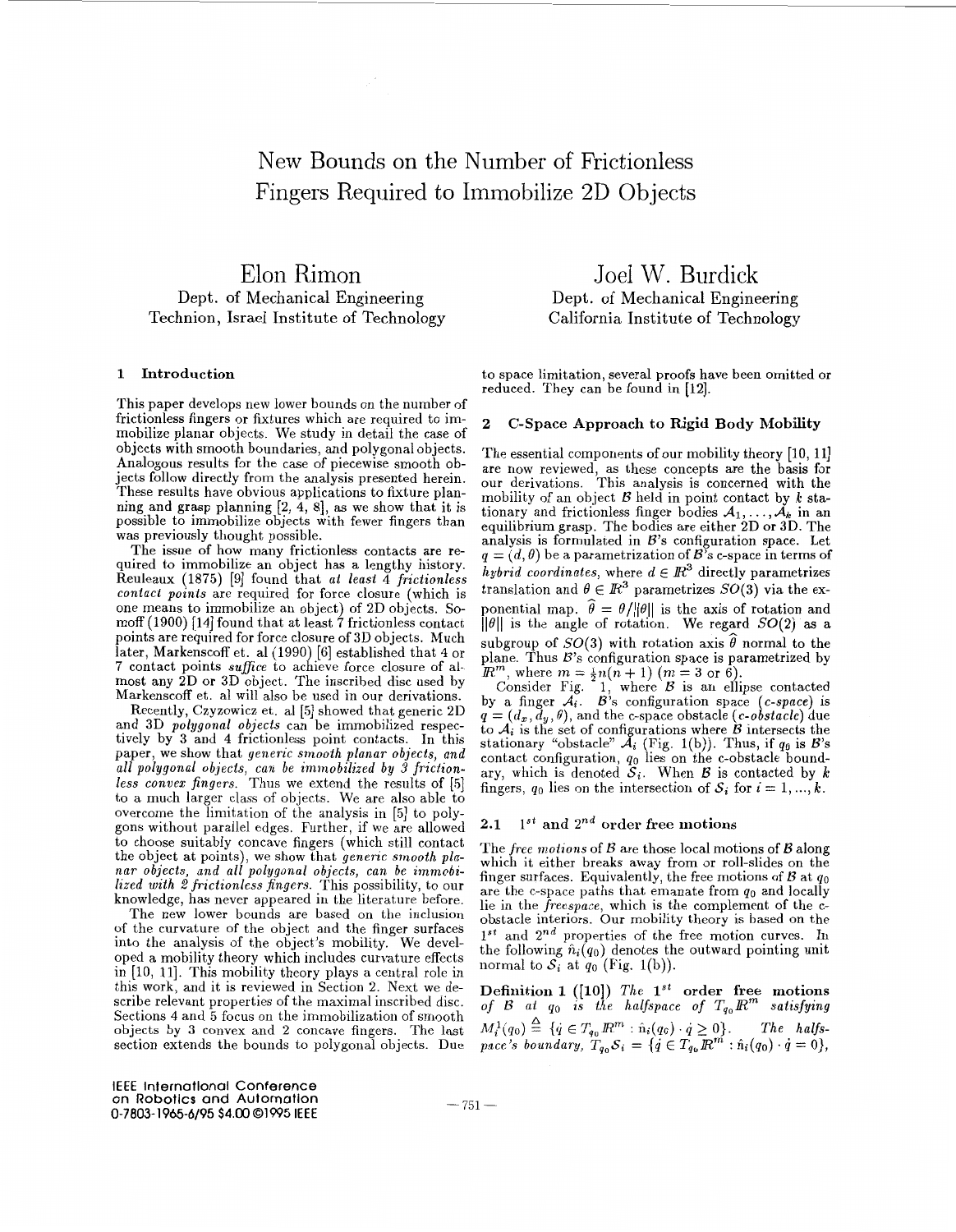

**Figure 1.** 1<sup>st</sup> order approximation to the free motions of  $\beta$ 

*is called the set of*  $1^{st}$  order roll-slide motions. Its *interior,*  $\{\dot{q} \in T_{q_0} \mathbb{R}^m : \hat{n}_i(q_0) \cdot \dot{q} > 0\}$ , *is termed the set of* **1" order escape motions.** *For k fingers, the set*   $of$   $1^{st}$  order free motions is:  $M^{1}_{1,...,k}(q_{0}) \stackrel{\Delta}{=} \cap_{i=1}^{k} M^{1}_{i}(q_{0}).$ 

Thus, along escape motions *B* increases its distance from  $A_i$  to first order, which implies that it locally breaks away from  $A_i$ .  $B$  keeps its distance from  $A_i$  zero to first order along 1<sup>st</sup> order roll-slide motions, and *it is* not possible to determine from 1<sup>st</sup> order considerations if *B* locally breaks away or penetrates  $A_i$ . As we shall see, *all the free motions of B at an equilibriuni grasp are roll-slide to*  $1^{st}$  *order.* This important fact implies that the mobility of  $B$  at an equilibrium grasp depends on the  $2^{nd}$  order properties of its local motions.

The  $2^{nd}$ -order geometry of the free-motion curves and the c-obstacle boundaries is determined by their cur- vature and curvature form, respectively. The *curuature form* of  $S_i$  at  $q_0 \in S_i$  is denoted  $\kappa_i(q_0, \dot{q})$ , where  $\kappa_i(q_0, \dot{q}) = \dot{q}^T[D\hat{n}_i(q_0)]\dot{q}$  for  $\dot{q} \in T_{q_0}S_i$ . An explicit formula for the curvature form was derived in [10]. We show in [lo] that the free-motion curves are determined to second-order by their *velocity and acceleration* at *qo.* 

**Definition 2** ([10]) *The*  $2^{nd}$  order free motions  $of$   $B$   $at$   $q_0$  is the subset of  $(\dot{q},\ddot{q})$  satisfying  $\hat{m}_i(q_0) \cdot \ddot{q} \geq 0$ . Analogous to the 1<sup>st</sup> order case, pairs  $(\dot{q}, \ddot{q})$  that satisfy  $\hat{n}_i(q_0) \cdot \dot{q} = 0$  and  $\dot{q}^T[D\hat{n}_i(q_0)]\dot{q} + \hat{n}_i(q_0) \cdot \dot{q}$ .  $= 0$  *are called*  $2^{nd}$  order roll-slide motions, *and the other pairs in*  $M_i^2(q_0)$  *are termed*  $2^{nd}$  order escape  $M_i^2(q_0) \stackrel{\Delta}{=} \{(\dot{q}, \ddot{q}) : \hat{n}_i(q_0) \cdot \dot{q} = 0 \text{ and } \dot{q}^T[D\hat{n}_i(q_0)]\dot{q} +$ **motions.** For k fingers,  $M_{1,...,k}^2(q_0) \stackrel{\Delta}{=} \bigcap_{i=1}^k M_i^2(q_0)$ .

Any 1<sup>st</sup> order escape motion determines a free-motion curve. Our definition of  $2^{nd}$  order free motions focuses on those curves which are roll-slide to  $1^{st}$  order. We show in [10] that if  $(\dot{q}, \ddot{q}) \in M_i^2(q_0)$  is a  $2^{nd}$  order escape motion, any c-space path  $\alpha(t)$  with  $\alpha(0) = q_0$ ,  $\dot{\alpha}(0) = \dot{q}$ ,  $\ddot{\alpha}(0) = \ddot{q}$ , locally lies in the freespace for  $t \geq 0$ . If  $(q, \ddot{q}) \in M_i^2(q_0)$  is a 2<sup>nd</sup> order roll-slide motion, *it is not possible* to determine from  $2^{nd}$  order considerations if  $\alpha(t)$  locally lies in the freespace.

#### 2.2 **Interpretation of the Free** Motions

This paper focuses on 2D objects, for which the free motions have appealing graphical interpretation.



Figure 2. (a)  $M_i^1(q_0)$  (b)  $M_i^2(q_0)$  as instantaneous rotations

Graphical Interpretation of the 1<sup>st</sup> Order Free **Motions:** If  $q_0$  is  $\mathcal{B}$ 's contact configuration with  $\mathcal{A}_i$ , the  $1^{st}$  order roll-slide motions of  $B$  are the hyperplane tangent to  $S_i$  at  $q_0 \in S_i$  (Fig. 1). Let  $l_i$  denote the line underlying the  $i^{th}$  contact normal, and let  $\rho_i$  be the distance along *li* from the *ith* contact point, such that  $\rho_i$  is positive on  $B$ 's side of the contact and negative on  $A_i$ 's side. It can be verified that the  $1^{st}$  order roll-slide motions correspond to the instantaneous rotations of *B*  about points of  $l_i$  at a distance  $\rho_i$ , as  $\rho_i$  sweeps  $l_i$  from  $-\infty$  to  $\infty$ . Note: Rotation about an axis "at infinity" gives pure translation in a direction perpendicular to *li.* 

**Formula for the curvature of a c-obstacle:** In [10] we give a formula for the curvature of  $S_i$ ,  $\kappa_i(q_0, \dot{q})$ , in terms of the curvatures of the boundary curves of  $B$  and  $A_i$  at their contact point. These curvatures are respectively denoted by the scalars  $\kappa_{\mathcal{B}_i}$  and  $\kappa_{\mathcal{A}_i}$ . We will need the specialization of the curvature formula for  $\dot{q}$  which represent instantaneous rotations of  $\beta$  about points which lie along the line *I;.* In the hybrid coordinates, tangent vectors are denoted  $\dot{q} = (v,\omega)$ , where v is translational velocity and  $\omega$  angular velocity. Instantaneous rotations of *B* thus have the form  $\dot{q} = (0, \omega)$ .

**Lemma 2.1** ([13]) *The curvature of*  $S_i$  *at*  $q_0$  *along* pure instantaneous rotation of  $\beta$ ,  $q = (0, \omega)$  such *that*  $\|\omega\| = 1$ , *about an axis at distance*  $\rho_i$  *along*  $l_i$  *is:*  $\kappa_i(q_0, (0,\omega)) = (\rho_i \kappa_{\mathcal{B}_i} - 1)(\rho_i \kappa_{\mathcal{A}_i} + 1)/(\kappa_{\mathcal{A}_i} + \kappa_{\mathcal{B}_i}).$  (1)

**Graphical Interpretation of** *2nd* **Order Free** Mo**tions:** Formula (1) yields a graphical interpretation of the 2<sup>nd</sup> order free motions. Let  $r_{A_i} = 1/\kappa_{A_i}$  and  $r_{B_i} = 1/\kappa_{B_i}$  be the radii of curvature of  $A_i$  and *B* at

their contact point. Eq. (1) can be rewritten as:<br>  $\kappa_i(q_0, (0, \omega)) = (\rho_i - r_{\mathcal{B}_i})(\rho_i + r_{\mathcal{A}_i})/(r_{\mathcal{A}_i} + r_{\mathcal{B}_i})$  (2) The sign of  $\kappa_i(q_0, (0, \omega))$  is thus solely a function of the relative magnitudes of  $\rho_i$ ,  $r_{\mathcal{B}_i}$ , and  $r_{\mathcal{A}_i}$ . Consider Fig. 2(b) where *B* and  $A_i$  are convex at the contact point, hence  $r_{B_i} > 0$  and  $r_{A_i} > 0$ . If  $\rho_i < r_{B_i}$  then *B* will penetrate  $A_i$  if this rotation, which is free to  $1^{st}$  order, is attempted. If  $\rho_i = r_{\mathcal{B}_i}$ , we get a 1<sup>st</sup> order roll-slide motion that is also a  $2^{nd}$  order roll-slide motion. If  $\rho_i$  >  $r_{\mathcal{B}_i}$  the bodies separate, and this is a 2<sup>nd</sup> order escape motion. If the rotation axis is on the finger side of the contact,  $\rho_i$  < 0, and a similar analysis holds with the role of  $r_{A_i}$  replacing the role of  $r_{B_i}$ . If one of the bodies, **B** say, is concave at the contact point, then  $r_{\mathcal{B}_i} < 0$ . Also  $r_{\mathcal{A}_i} + r_{\mathcal{B}_i} \leq 0$ , since necessarily  $r_{\mathcal{A}_1} \leq |r_{\mathcal{B}_1}|$ . The 2<sup>nd</sup> order free axes in this case lie between the centers of curvature of the two bodies, in  $-|r_{\mathcal{B}_i}| \leq \rho_i \leq -r_{\mathcal{A}_i}.$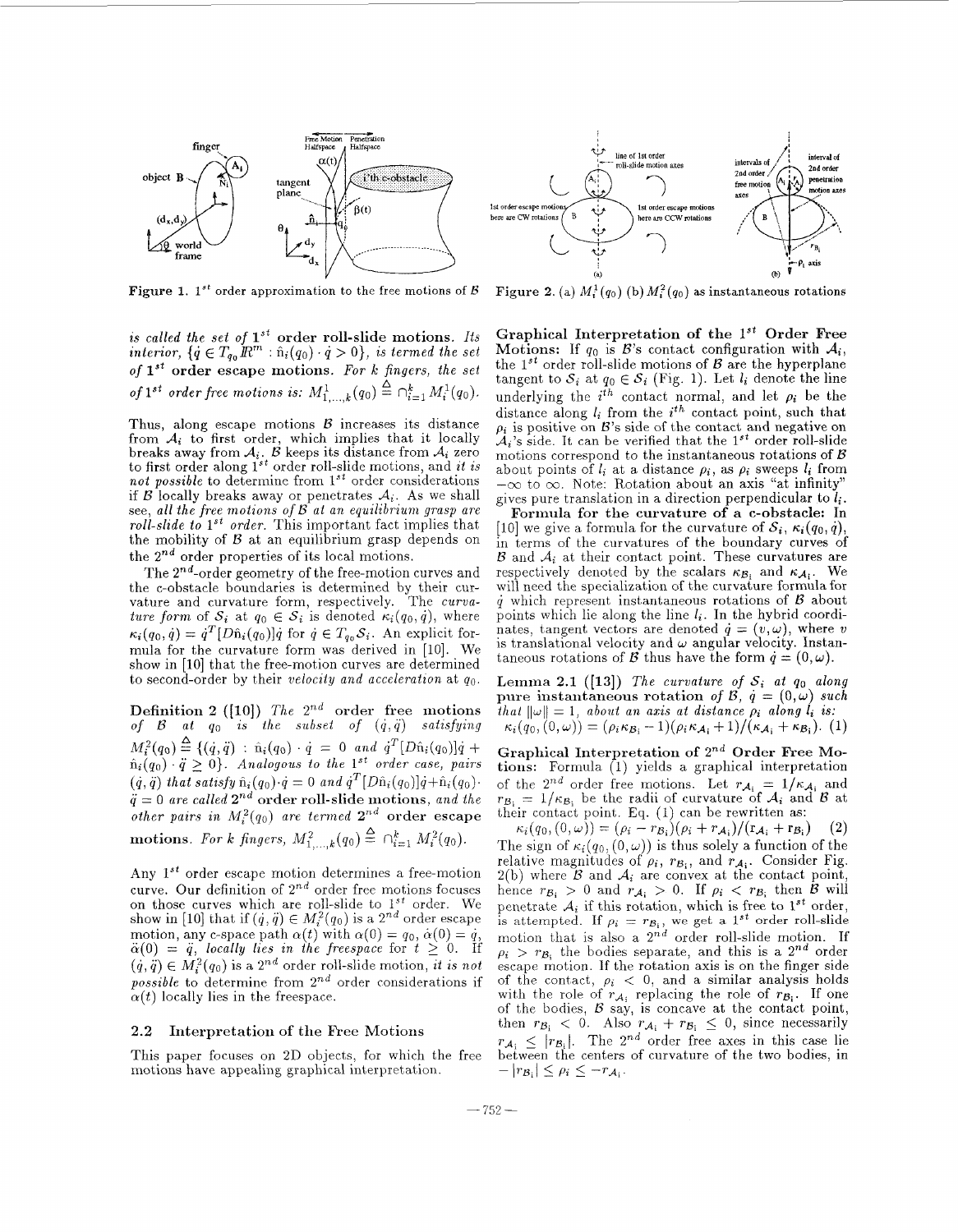#### **2.3 1" and** *Znd* **Order Mobility Indices**

The *mobility indices* are coordinate invariant integervalued functions that measure the mobility, or effective number of degrees of freedom, of *B* when it is held in an equilibrium-grasp configuration  $q_0$ . At an equilibrium **grasp** the net wrench (force and torque) on  $\mathcal{B}$  must be zero. The wrench due to a normal contact force applied by  $A_i$  on  $B$  is a positive multiple of the finger c-obstacle normal  $\hat{n}_i(q_0)$  [13]. The equilibrium condition in c-space is thus characterized by the requirement that the origin be in the **convex hull** of the finger c-obstacles' normals. That is, there must exist scalars  $\lambda_1, ..., \lambda_k$  such that

 $0 = \lambda_1 \hat{n}_1(q_0) + \cdots + \lambda_k \hat{n}_k(q_0),$ 

where  $\lambda_i \geq 0$  and  $\sum_{i=1}^k \lambda_i = 1$ . We assume that each  $\hat{n}_i(q_0)$  in  $\overline{3}$ ) is *essential* for the grasp, meaning that the origin cannot be positively spanned with any subcollection of  $\{\hat{n}_1(q_0), \dots, \hat{n}_k(q_0)\}\)$ . At a k-finger equilibrium grasp  $M^1_{1,\,\dots,\,k}(q_0)$  forms a subspace, consisting of all the  $1^{st}$  order roll-slide motions with respect to each of the  $1^{st}$  order roll-slide motions with respect to each of the fingers. The dimension of this subspace is  $m - k + 1$   $(m = 3 \text{ or } 6)$ , and it is defined as the  $1^{st}$  order mobil**ity index** of the equilibrium grasp,  $m_{q_0}^1 \triangleq m - k + 1$ .  $m_{g_0}^1$  is coordinate invariant [10]. However,  $m_{g_0}^1$  is iden*tical for all k-fingered grasps.* This lack of discriminating power is remedied with our novel **2nd** order index, which is based on the c-space curvature of  $S_i$ ,  $\kappa_i(q_0, \dot{q})$ . Consider the  $\lambda_i$ 's in the equilibrium condition (3). It is shown in [ll] that the weighted sum of the c-obstacle curvature forms has a coordinate invariant structure which characterizes the  $2^{nd}$  order mobility of  $\mathcal{B}$ .

**Definition 3 ([11])** Let  $\lambda_1, ..., \lambda_k$  be the coefficients *of the equilibrium equation* **(3).** *The* **c-space relative curvature form** *for the equilibrium grasp is*   $\kappa_{rel}(q_0, \dot{q}) \triangleq \sum_{i=1}^k \lambda_i \kappa_i(q_0, \dot{q}), \text{ where } \dot{q} \in M^1_{1,\ldots,k}(q_0).$ 

*The* **2nd order mobility index** *of the equilibrium*   $grasp, denoted m_{q_0}^2$ , is the **number of non-negative** eigenvalues of the quadratic form  $\kappa_{rel}(q_0, \dot{q})$ .

By definition,  $m_{q_0}^1$  is an upper bound on the values of  $m_{g_0}^2$  i.e.,  $0 \leq m_{g_0}^2 \leq m_{g_0}^1$ . This inequality has an important interpretation: 2nd *order effects always reduce the mobility* of *the grasped object.* We will use this effect to lower the bounds of the number of fingers necessary for immobilization. If  $m_{q_0}^1 = 0$ , the body is completely immobilized, and the **2nd** order index carries no useful information. If *8* is not immobilized to  $1^{st}$  order  $(m_{g_0}^1 > 0)$ , it may be immobilized to  $2^{nd}$  order  $(m_{q_0}^2 = 0)$ . A key interpretation of the  $2^{nd}$  order index is provided in [11]: if  $m_{g_0}^2 = 0$ , any local motion of *B* is either  $1^{st}$  order penetration, or it is  $1^{st}$  order roll-slide and then it is necessarily *Znd* order penetration. Thus  $m_{q_0}^2 = 0$  implies that *B* is completely immobilized.

### **3 The Maximally Inscribed Disc**

The *locally maximal inscribed disc* will be a key tool in the derivations. This section discusses its properties using the non-smooth analysis theory of Clarke **[3].** This theory deals with the derivative of scalar-valued functions *f* which are not necessarily differentiable, but admit a *generalized gradient*, denoted  $\partial f(x)$ . This  $\partial f(x)$ is a set of vectors that reduces to the classical gradient where *f* is differentiable. See [3] for more details.

Let  $\mathcal{B} \subset \mathbb{R}^n$  be a compact set with non-empty interior and smooth boundary, which is denoted  $\mathsf{bdy}(\mathcal{B})$ . Consider the minimal distance of a point  $x \in B$  from  $\mathsf{bdy}(\mathcal{B})$  i.e., the function  $\delta : \mathcal{B} \to \mathbb{R}$  defined by

$$
S(x) \stackrel{\Delta}{=} \min_{y \in bdy(\mathcal{B})} \left\{ ||x - y|| \right\}.
$$

The distance of a point from a set is a continuous function. Since  $B$  is compact,  $\delta$  attains at least one maximum on  $\beta$ . Intuitively, every local maximum x of  $\delta$ is the center of a *maximally inscribed n-disc--a* disc which lies wholly inside *B* whose radius is maximal with respect to all the disc-centers in a neighborhood of  $x$ .

We now establish that the local maxima of  $\delta$  are feasible equilibrium grasps. The inward pointing unit normal to bdy(B) at  $y \in bdy(B)$  is denoted  $\tilde{N}(y)$ .  $\mathcal{I}(x)$ denotes the set of all points  $y \in bdy(\mathcal{B})$  at which  $\delta(x)$  attains its value i.e.,  $\delta(x) = ||x - y||$  for all  $y \in \mathcal{I}(x)$ .

**Lemma 3.1** ([12]) Let x be a local maximum of  $\delta$ . *Then all the normals*  $\hat{N}(y)$  *for*  $y \in \mathcal{I}(x)$  **point toward** z. *Moreover, the convex hull of these normals, denoted*   $\text{co, contains the origin, } 0 \in \text{co}\{\hat{N}(y) : y \in \mathcal{I}(x)\}.$ 

**Sketch of proof:** If  $\delta$  is differentiable at an interior point z, then according to *[3,* Proposition **2.5.41,**   $x$  must have a unique closest point  $y$  on  $\text{bdy}(\mathcal{B})$  and x must have a unique closest point y on  $\text{bdy}(B)$  and  $\nabla \delta(x) = (x - y)/||x - y||$ . If  $\delta$  is not differentiable at x, then according to [3, Theorem 2.5.1] the *generalized gradient,*  $\partial \delta(x)$ *, is the convex hull of the unit vectors gradient,*  $\partial \delta(x)$ *, is the convex hull of the unit vectors*  $(x - y)/||x - y||$  for all  $y \in I(x)$ . Next we show in [12]  $\tilde{x} - y$ / $||x - y||$  for all  $y \in \mathcal{I}(x)$ . Next we show in [12] that the vectors  $(x - y)/||x - y||$  for  $y \in \mathcal{I}(x)$  satisfy that the vectors  $(x - y)/||x - y||$  for  $y \in L(x)$  satisfy  $(x - y)/||x - y|| = \hat{N}(y)$ . Hence the unit normals point toward x and  $\partial \delta(x)$  is:

$$
\partial \delta(x) = \text{co}\{\hat{N}(y) : \text{for all } y \in \mathcal{I}(x) \} . \tag{4}
$$

Let x be now a local maximum of  $\delta$ . According to [3, Proposition 2.3.2], a necessary condition for x to be a local maximum of  $\delta$  is that zero be in  $\partial \delta(x)$ . This, with *0*  (4), imply the condition of the lemma.

Next we show that if  $x$  is a local maximum of  $\delta$ , the points  $y \in \mathcal{I}(x)$  determine an equilibrium grasp using normal finger forces. We will need **Caratheodory's**<br> **theorem** [1]: if  $\mathcal{X} \subset \mathbb{R}^n$  and  $p \in \infty \{ \mathcal{X} \}$ , then  $p \in$ co  $\{y\}$  for a finite subset  $y \subset \mathcal{X}$  of  $k \leq n+1$  points.

**Corollary 3.2** *The* **local maxima** *of* 6 *determine feasible* **equilibrium grasps** *of B.* 

**Proof:** At an equilibrium grasp the net wrench on *8*  is zero. Since x is a local maximum of  $\delta$ , we have from Lemma 3.1 that  $0 \in \{N(y): y \in \mathcal{I}(x)\}\$ . If  $\mathcal{I}(x)$  is infinite, the origin lies in the convex hull of a finite subset of unit normals according to Carathéodory's theorem. Thus there exist *k* unit normals such that  $0 = \lambda_1 N(y_1) + \cdots$  $\lambda_k \hat{N}(y_k)$ , where  $\lambda_i \geq 0$  and  $\sum_{i=1}^k \lambda_i = 1$ . Application of normal finger forces of magnitudes  $\lambda_1, ..., \lambda_k$  at  $y_1, ..., y_k$ yields zero net force. Since the lines underlying each  $\hat{N}(y_i)$  passes through *x*, each finger force generates zero *k*  torque about  $x$ .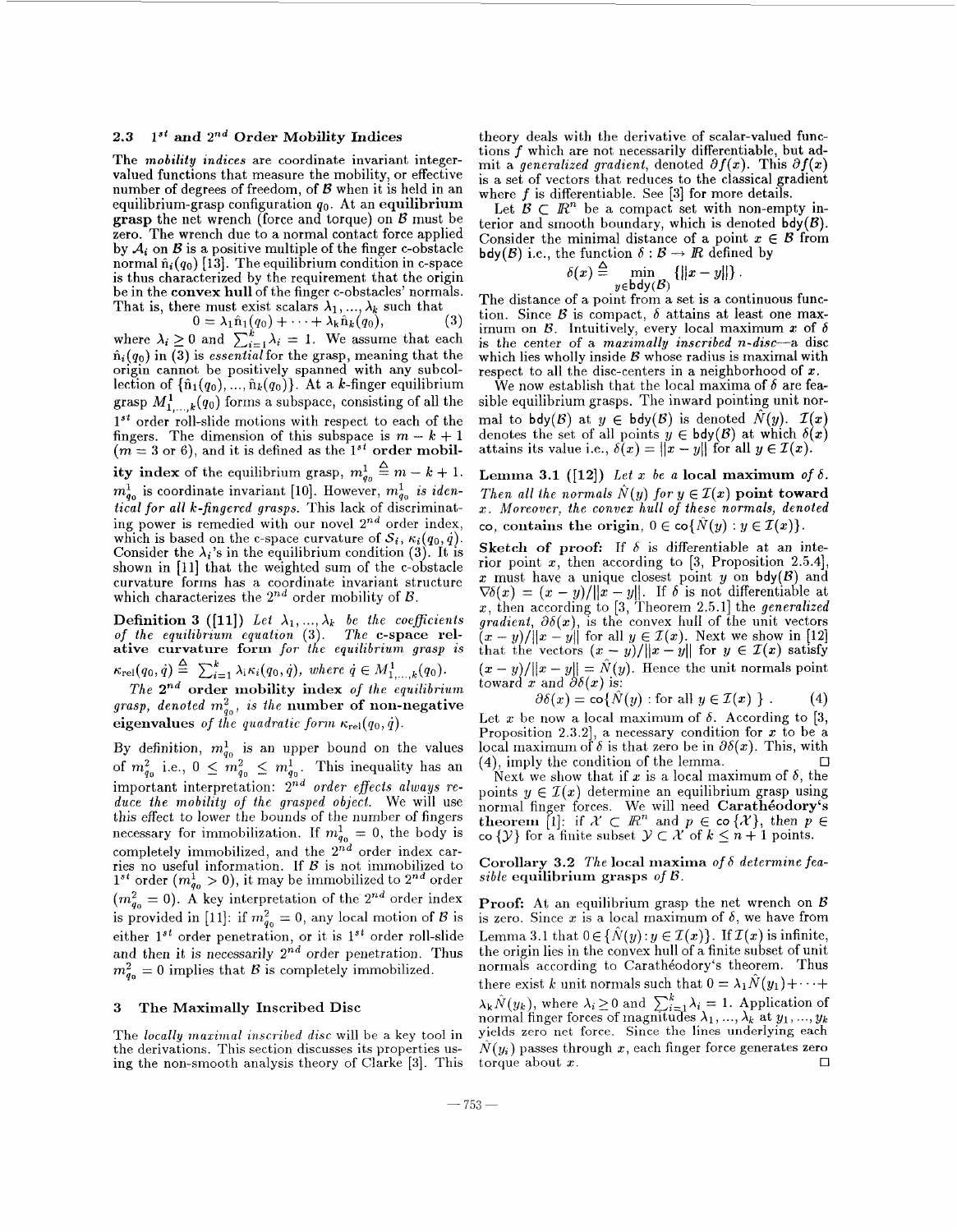The following lemma (proven in [12]) asserts that the locally maximal inscribed disc generically touches the boundary of *B* at  $k = 2,3$  points when *B* is 2D.

Lemma 3.3 ([12]) Let  $x$  be local maximum of  $\delta$ . *Then*  $\mathcal{I}(x)$  *is generically finite and of size*  $k \leq n+1$ .

In 2D the lemma can be interpreted in terms of the *Voronoi diagram* of a set *S.* The vertices of the Voronoi diagram are equidistant from at least **3** points of S. The lemma says that for generic sets none of these vertices is equidistant from 4 points. The next lemma follows from the fact that the inscribed disc lies inside  $\beta$ .

**Lemma 3.4** *Let B be planar and let x be a local max-imum of*  $\delta$ *. Then the radius of the inscribed disc,*  $\delta(x)$ *,* is a **lower** bound on the radius of curvature of  $\mathsf{bdy}(\mathcal{B})$ *at the points*  $y \in I(x)$  *where*  $\text{bdy}(\mathcal{B})$  *is convex. The bound is strict whenever*  $y \in I(x)$  *is an isolated point.* 

# 4 Immobilizing Objects with **3** Convex Fingers

We consider only generic smooth objects, whose inscribed disc touches  $\text{bdy}(\mathcal{B})$  at  $k = 2$  or 3 points. Special objects for which *k* is finite can be reduced to  $k = 2$  or 3 using Carathéodory's theorem. Research in progress suggests that special objects for which  $k$  is infinite can also be immobilized with 3 convex fingers, except when their boundary consists of concentric circles.

We first show that if the maximal inscribed disc touches  $\mathsf{bdy}(\mathcal{B})$  at 3 points, these points define an immobilizing equilibrium grasp. Next we show that if the maximal inscribed disc touches  $\mathsf{bdy}(\mathcal{B})$  at 2 points, these points determine a nearby 3-point immobilizing equilibrium grasp. We will write  $M_{q_0}^1$  for  $M_{1,\dots,k}^1(q_0)$ .

Proposition **4.1 ([12])** *Let* **t3** *be ZD, smooth, with non-empty interior. If a locally maximal inscribed disc <i>touches bdy*(*B*) *at three isolated points, B is com*pletely immobilized by placing 3 convex fingers at *these points* (Fig. *3).* 

**Sketch of proof:** According to Corollary 3.2, an equilibrium grasp is obtained by placing 3 fingers at the three points. Using the mobility theory,  $m_{q_0}^1 = 1$  for the grasp. Thus the  $1^{st}$  order free motions of  $\beta$  lie on the one-dimensional subspace,  $M_{q_0}^1$ , of instantaneous rotations of *B* about the inscribed disc center *x*. Next we show that  $m_{g_0}^2 = 0$ , which implies complete immobility. We have to show that  $\kappa_{rel}(q_0, \dot{q}) = \sum_{i=1}^{3} \lambda_i \kappa_i(q_0, \dot{q}) < 0$ for all  $q \in M_{q_0}^1$ . In terms of eq. (2), *x* is located at  $\rho_i = \delta(x)$  for  $i = 1, 2, 3$ . There are two cases to consider. If *B* is convex at the *i*<sup>th</sup> contact point, then  $\delta(x) < r_{\mathcal{B}_i}$ according to Lemma 3.4. Using (2), this implies that  $\kappa_i(q_0,(0,\omega))$  < 0. If *B* is concave at the *i*<sup>th</sup> contact, then according to  $(2)$  the interval of  $2^{nd}$  order free axes lies on  $A_i$ 's side of the contact point. But *x* lies on  $B$ 's side. Hence  $\kappa_i(q_0, (0, \omega)) < 0$  in this case too. **Example:** In the 3-finger grasp of Fig. 3,  $m_{q_0}^1 = 1$ .

However,  $m_{q_0}^2 = 0$  for the grasp and the object is completely immobilized by the three fingers or fixtures.



Figure **3.** A 3-finger or 3-fixture immobilizing **grasp** 



**(a) (b)**  Figure **4.** 3-finger immobilization starting at **two points.**  Solid lines are *Znd* order penetration axes.

Note that the curvature of the fingers played no role in the last proof. Only the contact points location mattered. However, the fingers' curvature is important in the other generic case, where the inscribed disc touches  $bdy(\mathcal{B})$  at two points. In this case our goal is to show that there exists a nearby 3-finger immobilizing grasp.

We begin with a lemma that allows a local "splitting" of one of the contact points,  $y_1$  say, into a pair  $y_{11}, y_{12}$ located on either sides of y1 (Fig. **4).** The lemma further asserts that the contact point opposing the splitted pair can be moved slightly to generate a 3-point equilibrium grasp. In the following, the lines underlying  $N(y_{11})$  and  $\hat{N}(y_{12})$  are denoted  $l_{11}$  and  $l_{12}$ . The center of curvature of  $\overline{bdy}(\mathcal{B})$  at  $y_i$  is denoted  $z_i$ .

Lemma 4.2 ([12]) *Let a locally maximal inscribed*  $disc$  *touch*  $bdy(B)'$  *at* **two** *points*  $y_1$  *and*  $y_2$ . If the *circles of curvature of bdy(B) at*  $y_1$  *and*  $y_2$  *are non*concentric<sup>1</sup> *i.e.*,  $z_1 \neq z_2$ , *there exist three points*  $y_{11},y_{12},y_3 \in \text{bdy}(\mathcal{B})$  such that: 1) The lines underly- $\hat{N}(y_{11}), \hat{N}(y_{12}), \hat{N}(y_3)$  *are* **concurrent** *at a point p,* and 2) The normals  $\hat{N}(y_{11}), \hat{N}(y_{12}), \hat{N}(y_3)$  positively span the origin *such that no two of them are collinear.* 

Thus, placing 3 fingers at  $y_{11}, y_{12}, y_3$  gives an equilibrium grasp. However, for immobilization the finger opposing the splitted pair must be sufficiently flat.

Proposition 4.3 ([12]) *Let B be LD, smooth, with non-empty interior. Let a locally maximal inscribed disc*   $t$ *ouch*  $\mathsf{bdy}(\mathcal{B})$  *at* **two** *isolated points*  $y_1$  *and*  $y_2$ *. If the circles of curvature of* bdy(B) *at* **y1** *and* y2 *are* nonconcentric, *there exist* three *points on* bdy(B) *such that 8 is* completely immobilized *by placing SUBciently flat convex Jingers at these points.* 

Sketch of proof: Using Lemma 4.2, we split  $y_1$  into  $y_{11}$  and  $y_{12}$ , and shift  $y_2$  to  $y_3$ . An equilibrium grasp is

<sup>&</sup>lt;sup>1</sup>Zero curvature at  $y_1$  and  $y_2$  is considered as  $z_1 = z_2 = {\infty}$ , and is excluded. This special case is considered in Prop. 4.4.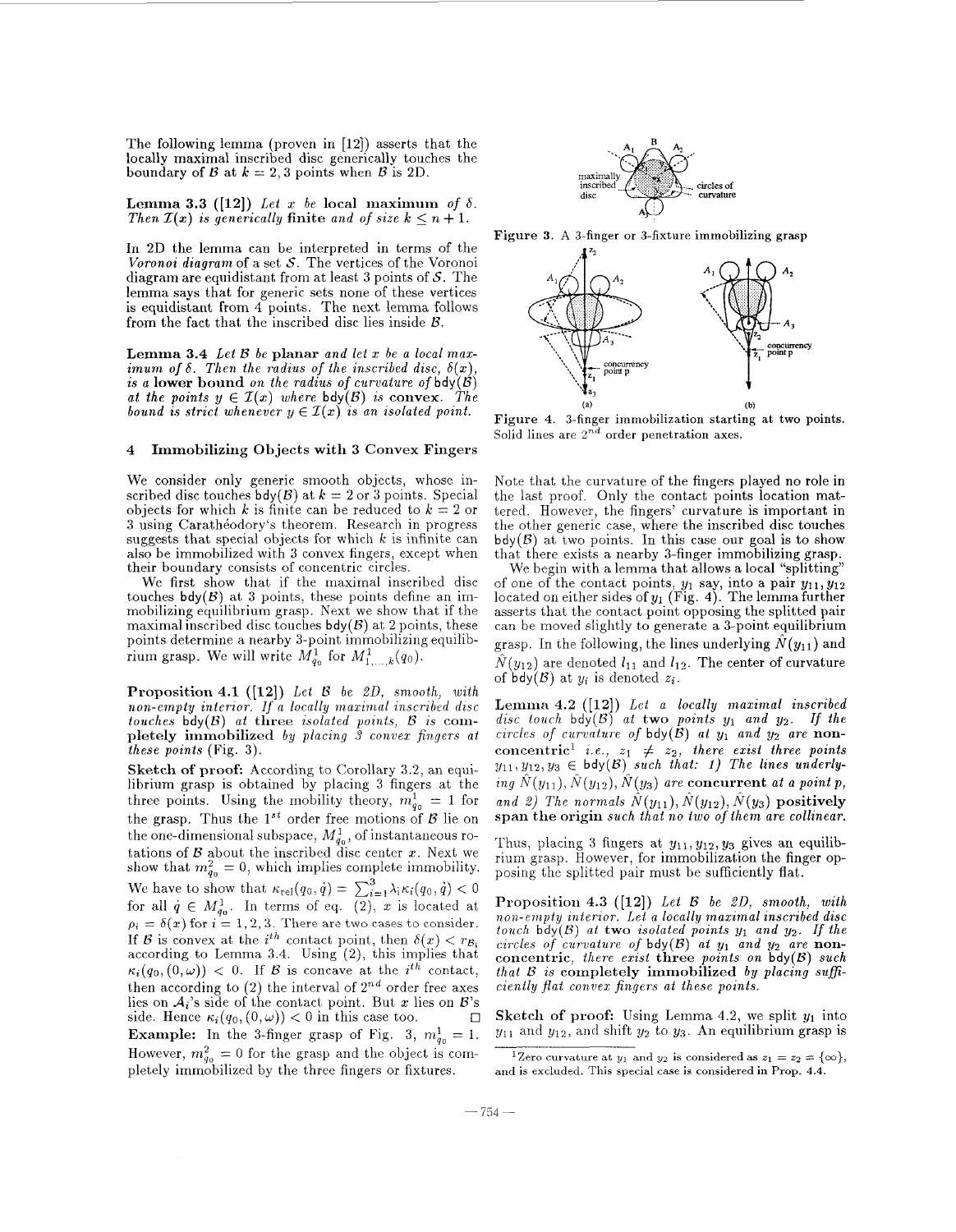obtained by placing 3 convex fingers  $A_1$ ,  $A_2$ ,  $A_3$  at the points  $y_{11}$ ,  $y_{12}$ ,  $y_3$ . The resulting grasp has  $m_{q_0}^1 = 1$ , and  $M_{q_0}^1$  consists of instantaneous rotations of B about the concurrency point *p*. Next we show that  $m_{q_0}^2 = 0$ , which implies complete immobility. To show that  $\kappa_{rel}(q_0, \dot{q}) =$  $\sum_{i=1}^{3} \lambda_i \kappa_i(q_0, \dot{q}) < 0$  for all  $\dot{q} \in M_{q_0}^1$ , we will show that  $\kappa_1(q_0,\dot{q})$  and  $\kappa_2(q_0,\dot{q})$  can be made arbitrarily small,

while  $\kappa_3(q_0, \dot{q})$  is strictly negative.<br>As  $y_{11}$  and  $y_{12}$  approach  $y_1$  from both sides, the center of curvature of  $\overline{bdy}(\mathcal{B})$  at  $y_{1j}$  approaches  $z_1$ , and the intersection point of the lines  $l_{11}$  and  $l_{12}$ ,  $p$ , also approaches  $z_1$ . Hence the distance of *p* from  $y_{1j}$ , denoted  $\rho_j$ , approaches  $r_{\mathcal{B}_{1j}}$ , the radius of curvature of bdy(B) at  $y_{1j}$ . As (2) contains a factor  $(\rho_j - r_{B_{1i}}), \kappa_j(q_0, \dot{q})$  can be made arbitrarily small for a local splitting of  $y_1$ .

Next we verify that  $\kappa_3(q_0, \dot{q})$  is strictly negative for instantaneous rotations about  $p$ . Let  $\kappa_{\mathcal{B}}(y_1)$  and  $\kappa_{\mathcal{B}}(y_2)$ be the curvatures of  $\text{bdy}(\mathcal{B})$  at  $y_1$  and  $y_2$ . We may always assume that  $\kappa_{\mathcal{B}}(y_1) > 0$  [12]. Next we invoke a continuity argument, which allows us to determine the sign of  $\kappa_3(q_0, \dot{q})$  for  $y_3 = y_2$ , and for instantaneous rotation of *B* about  $p = z_1$ . First consider the case where  $\kappa_B(y_2) \ge 0$  (Fig. 4(a)). Let *a<sub>3</sub>* be the center of curvature of the convex finger  $A_3$ . According to  $(2)$ , the interval of  $2^{nd}$  order penetration axes lie between  $z_2$  and  $a_3$ . According to Lemma 3.4,  $r_{\mathcal{B}_1} > \delta(x)$  and  $r_{B_2} > \delta(x)$ . Hence  $z_1$  lies beyond  $z_2$ . By choosing  $\mathcal{A}_3$  $sufficiently\ flat\ at\ y_2, a_3$  lies sufficiently far from  $y_2$  so that  $z_1$  lies between  $z_2$  and  $a_3$ . Using  $(2)$ , this implies that  $\kappa_3(q_0, \dot{q}) < 0$  for instantaneous rotation of *B* about  $p = z_1$ . If  $\kappa_{\mathcal{B}}(y_2) < 0$  (Fig. 4(b)), the interval of  $2^{nd}$ order free axes lies between *z2* and *u3* on the finger side of the contact. As  $z_1 \neq z_2$  by hypothesis, for a sufficiently flat  $A_3$  the point  $z_1$  lies outside the interval  $\Box$ [ $z_2$ ,  $a_3$ ]. Hence  $\kappa_3(q_0, \dot{q}) < 0$  in this case too.

The two propositions lead to the following theorem.

**Theorem 1** *All* **generic** *smooth 2D bodies can be immobilized by* three *frictionless* **convex** *fingers, provided that the fingers are suficiently fiat ut the contact points.* 

**Sketch a proof:** According to Lemma 3.3, a maximally inscribed disc generically touches bdy(B) at  $k = 2$  or 3 isolated points. If  $k = 3$  we invoke Prop. 4.1. If  $k = 2$ we may invoke Prop. 4.3, provided that the circles of curvature of  $\text{bdy}(\mathcal{B})$  at  $y_1$  and  $y_2$  are non-concentric.  $\Box$ <br>The concentricity can be shown to be non-generic.  $\Box$ 

**Special case-Convex 2D Body with Parallel Edges:** This special case commonly occurs in man- made objects. Thus we describe a 3-finger immobilization scheme which starts from two parallel edges.

**Proposition 4.4 ([12])** *Let B be 2D, smooth, with two parallel edges*  $e_1$  *and*  $e_2$ *. Let a locally maximal inscribed*  $\overline{dist}$  *disc touch*  $\overline{b}dy(B)$  *at* two *points*  $y_1$  *and*  $y_2$  *in the interior*  $\sigma f$   $e_1$  and  $e_2$ . Then there exist **three** *points* on  $\text{bdy}(B)$  $such$  that  $\overline{B}$  is completely immobilized by placing *suficiently flat convex fingers at these points.* 

**Sketch of proof: As** depicted in Fig. 5, we first shift the endpoints of  $e_1$  beyond the edge's limits, to obtain two contact points  $y_{11}$  and  $y_{12}$ . Then we locate a third



**Figure 5. 3-finger immobilization starting at parallel edges** 

point,  $y_3$ , along  $e_2$  to obtain a 3-point equilibrium grasp. The immobilization is obtained by exploiting the flat-<br>ness of bdy(B) at us. See [12] for the full details. ness of  $\text{bdy}(\mathcal{B})$  at  $y_3$ . See [12] for the full details.

#### *5*  **Immobilizing with 2 Concave Fingers**

We now show that 2 suitably curved frictionless fingers suffice to immobilize generic smooth objects.

**Proposition 5.1** ( **121)** *Lei B be a smooth 20 shape,*  and let  $y_1, y_2 \in bdy(B)$  form a 2-point equilibrium grasp *of B. If the circles of curvature of* bdy(B) *at* **y1** *and* **y2**  *are* **non-concentric,** *B is* **completely immobillzed**  *by placing* **two** *suitably curved fingers at these points.* 

The non-concentricity assumption excludes the possibility that  $y_1$  and  $y_2$  lie on two parallel edges of  $\mathcal B$ . However, we address this issue in Lemma **5.2** below. **Sketch of proof:** At a 2-point equilibrium grasp the contact normals are antipodal and lie along a common line which is denoted *l*. The subspace  $M_{q_0}^1$  is 2dimensional i.e.,  $m_{q_0}^1 = 2$ . Thus  $M_{q_0}^1$  consists of instantaneous rotations of  $B$  about an axis that sweeps *l* from taneous rotations of *B* about an axis that sweeps *l* from  $-\infty$  to  $\infty$ . We will show that suitably curved fingers yield  $m_{q_0}^2 = 0$  for the grasp.

The equilibrium condition (3),  $\lambda_1 \hat{n}_1(q_0) + \lambda_2 \hat{n}_2(q_0) = 0$ , implies that  $\lambda_1 = \lambda_2 = 1/2$ . Hence it suffices to show that  $2\kappa_{rel}(q_0, \dot{q}) = \kappa_1(q_0, \dot{q}) + \kappa_2(q_0, \dot{q}) < 0$  for all  $\dot{q} \in$  $M_{q_0}^1$ . We consider here only the case where *B* has nonzero curvature at both endpoints. We choose a finger  $A_i$  whose curvature at  $y_i$  is  $\epsilon$ -away from the negated curvature of  $\mathcal B$  at  $y_i$ , for  $i = 1, 2$ . More precisely, when *B* is strictly convex at  $y_i$  i.e.,  $r_{B_i} > 0$ , we put a *concave* finger at  $y_i$  such that  $r_{A_i} = (-r_{B_i}) - \epsilon < 0$  (Fig. 6(a)). When B is strictly concave at  $y_i$  i.e.,  $r_{\mathcal{B}_i} < 0$ , we put a<br>convex finger  $\mathcal{A}_i$  such that  $r_{\mathcal{A}_i} = (-r_{\mathcal{B}_i}) - \epsilon > 0$  (Fig.<br>6(b)). Note that in this case  $\epsilon$  must satisfy  $\epsilon < |r_{\mathcal{B}_i}|$ .

Next we express  $\rho_1$  and  $\rho_2$  in terms of a common variable  $\rho$ . Let  $\rho$  be the distance along *l*, measured from the midpoint of the contact points, such that  $\rho$  is negative toward  $y_1$  and positive toward  $y_2$ . Let 2L be the distance between the contact points. Then  $\rho_1 = L + \rho$  and tance between the contact points. Then  $\rho_1 = L + \rho$  and  $\rho_2 = L - \rho$ . Substituting for  $r_{\mathcal{A}_i}$ ,  $\rho_1$ , and  $\rho_2$  in (2), then adding  $\kappa_1(q_0, (0,\omega))$  to  $\kappa_2(q_0, (0,\omega))$ , gives a quadratic polynomial is  $-\{\frac{1}{2}(\rho(z_1) - \rho(z_2))^2 + \epsilon(\rho(z_1) - \rho(z_2))\}.$ Where  $z_i$  is the center of curvature of  $\text{bdy}(\mathcal{B})$  at  $y_i$ , and  $\rho(z_i)$  is the  $\rho$  coordinate of  $z_i$ , for  $i = 1, 2$ . It follows that a sufficient condition for  $\kappa_{rel}(q_0, (0, \omega))$  to be negative for all  $\rho$  is  $\epsilon < \frac{1}{2} |\rho(z_1) - \rho(z_2)| = \frac{1}{2} ||z_1 - z_2||$ . To summarize, if the fingers' curvature is chosen according polynomial in  $\rho$ . The maximum value attained by this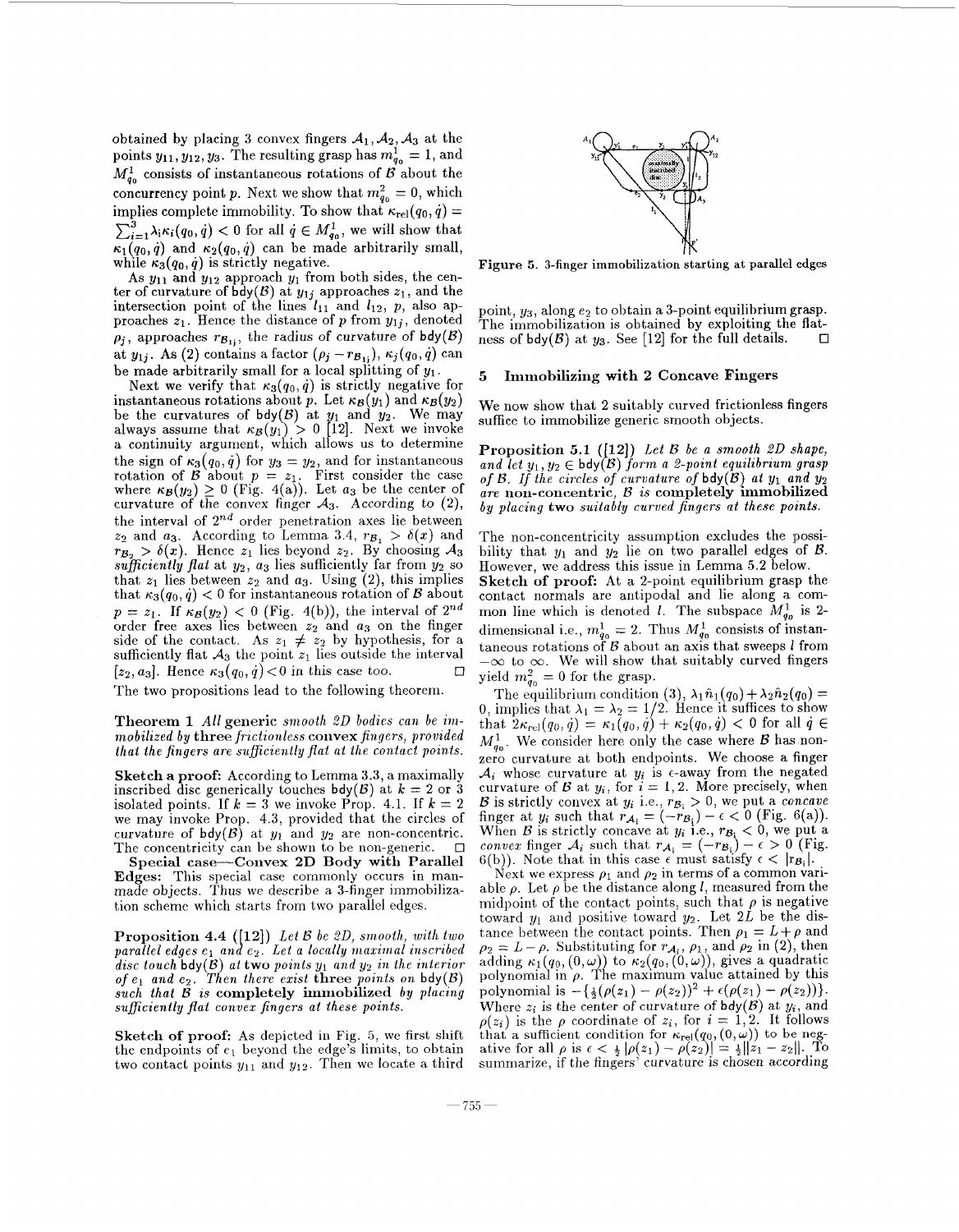

(a) l<br>**Figure 6.** 2-finger immobilization exploiting concavities

to the rule  $r_{\mathcal{A}_1} = (-r_{\mathcal{B}_1}) - \epsilon$  such that  $\epsilon < |r_{\mathcal{B}_1}|$  and  $\epsilon < \frac{1}{2}[z_1 - z_2]|$ ,  $m_{\theta_2}^2 = 0$  for the grasp (Fig. 6(a)).  $\epsilon < \frac{1}{2} ||z_1 - z_2||$ ,  $m_{q_0}^2 = 0$  for the grasp (Fig. 6(a)).

Example: In Fig. 6(b) a 2D object is grasped or fixtured by two discs.  $m_{q_0}^1 = 2$  for this grasp. Because of the concavity at the contact points, *B* is immobilized to  $2^{nd}$  order i.e.,  $m_{q_0}^2 = 0$ .

Special case-2D **Body** with Parallel Edges: **As** in the previous section, we consider the important special case where  $\beta$  has two parallel edges. The following lemma (proved in [12]) implies that 2-point grasps which do not lie on parallel edges always exist.

Lemma *5.2* **([12])** *Any 20 smooth and compact body 8 possesses a 2-point equilibriuni grasp such that the grasp points* do riot lie **on** parallel edges.

The following theorem is a corollary of Proposition 5.1.

Theorem *2 All* generic *smooth 2D bodies can be immobilized by* **two**, *possibly* **concave**, *frictionless fingers.* 

The genericity assertion refers to the condition made in Prop. 5.1, that the object's circles of curvatures at the grasp points be non-concentric. This concentricity can be shown to be non-generic. Moreover, Lemma 5.2 guarantees that objects with parallel edges (whose circles of curvature are concentric at infinity), possess grasp points which do not lie on parallel edges. Hence almost all 2D objects with parallel edges also fall within the class of immobilizable objects of the theorem.

### 6 **Immobilizing Polygonal** Objects

This section summarizes work in [12], where the bounds derived for smooth objects are extended to polygons. First we characterize the c-obstacle of a finger contacting a polygon, then we derive the bounds.

## 6.1 **The** C-Space Obstacles of a Polygon

We now describe the finger c-obstacle when *Ai* contacts *B* at a vertex of *B*. First consider the case where the contact occurs at a convex corner of *B* (Fig. 7(a)). *hs*suming  $A_i$  is smooth, the contact normal between  $A_i$ and  $\mathcal B$  is defined as the unique normal to bdy( $\mathcal A_i$ ) at the contact point. Note that a given *Ai* can contact *B* at the vertex as to generate any contact normal which is a convex combination of  $B$ 's edge normals. However, once the finger is placed, the contact normal is unique. The c-obstacle boundary is locally smooth at all of *B*'s configurations where its contact normal with  $A_i$  does not coincide with  $B$ 's edge normals. In fact, the curvature of the c-obstacle boundary is obtained by substituting  $r_{\mathcal{B}_i} = 0$  in the curvature formula (2).



**Figure 7.** The contact normal at a **(a)** convex corner **and**  (b) concave corner

If the contact occurs at a concave corner of  $\mathcal{B}$ ,  $\mathcal{A}_i$  must have a "sharp corner" or a vertex at its contact point with  $\mathcal{B}$  (Fig. 7(b)). In this case  $\mathcal{B}$  is the local union of two halfplanes, each bounded by one of the edges of *B* generating the corner. Thus, if  $CB_{i1}$  and  $CB_{i2}$  are the c-obstacles corresponding to the sub-shapes of *B,* the actual c-obstacle, denoted  $CB_i$ , is given locally by their union,  $CB_i = CB_{i1} \cup CB_{i2}$ . The 1<sup>st</sup> order free motions of *B*,  $M_i^1(q_0)$ , is the intersection of the halfspaces of  $1^{st}$ order free motions of  $\mathcal{CB}_{i1}$  and  $\mathcal{CB}_{i2}$  at  $q_0$  i.e.,  $M_i^1(q_0)$ looks like a "wedge" in  $T_{q_0} \, \mathbb{R}^3$ . The following definition is based on Clarke's notion of *generalized gradient* [3].

Definition 4 Let a vertex of  $A_i$  be in point contact with *a* concave corner *of B at y<sub>i</sub>*. Let  $\hat{N}_{i1}(y_i)$ ,  $\hat{N}_{i2}(y_i)$  be *the unit normals to the edges of B at y<sub>i</sub>*. Then the gen- $\epsilon$  eralized contact normal *at*  $y_i$  *is the convex combination*  $\partial N(y_i) \stackrel{\Delta}{=} \text{co}\{\hat{N}_{i1}(y_i), \hat{N}_{i2}(y_i)\}$  (Fig. 7(b)).

We make the reasonable conjecture that *A; can apply contact force along any vector in*  $\partial N(y_i)$ . The conjecture agrees with our intuition, though its rigorous justification is part of ongoing research. **As** we shall see, at any given equilibrium grasp the direction along which  $A_i$  is required to apply a force is uniquely specified.

**All** the results obtained for the locally maximal inscribed disc of smooth objects also hold for polygons. However, Lemma 3.1 must be rephrased in terms of the generalized contact normal.

Lemma 6.1 ([12]) Let *x* be a local maximum of  $\delta$ . *Then each*  $\partial N(y)$  *for*  $y \in I(x)$  *contains a vector*  $\dot{N}(y)$ *which* points toward *x*, and  $0 \in \text{co}\{\overline{N}(y) : y \in \mathcal{I}(x)\}.$ 

## **6.2** Irninobilizatiori with **3** Convex Fingers

We now show that any polygon can be immobilized with *3* convex fingers. First consider the case where the locally maximal inscribed disc touches  $\text{bdy}(\mathcal{B})$  at 3 points.

Proposition 6.2 ([12]) Let B be a polygon. If a lo- $\lceil \text{cally maximal} \rceil$  *inscribed disc touches*  $\mathsf{bdy}(\mathcal{B})$  *at three points, B is completely immobilized by placing 3 fingers in contact with* B *at these points.* 

Sketch of proof: If all the contact points lie in the interior of edges of  $\mathcal{B}$ ,  $\mathcal{B}$  is clearly immobilized by  $2^{nd}$ order effects. Next we argue that if the locally maximal inscribed disc touches  $\text{bdy}(\mathcal{B})$  at a vertex of  $\mathcal{B}$ , it must be a concave corner. Thus consider, for instance, the grasp shown in Fig. 7(b). We show that the possible  $1^{st}$  order